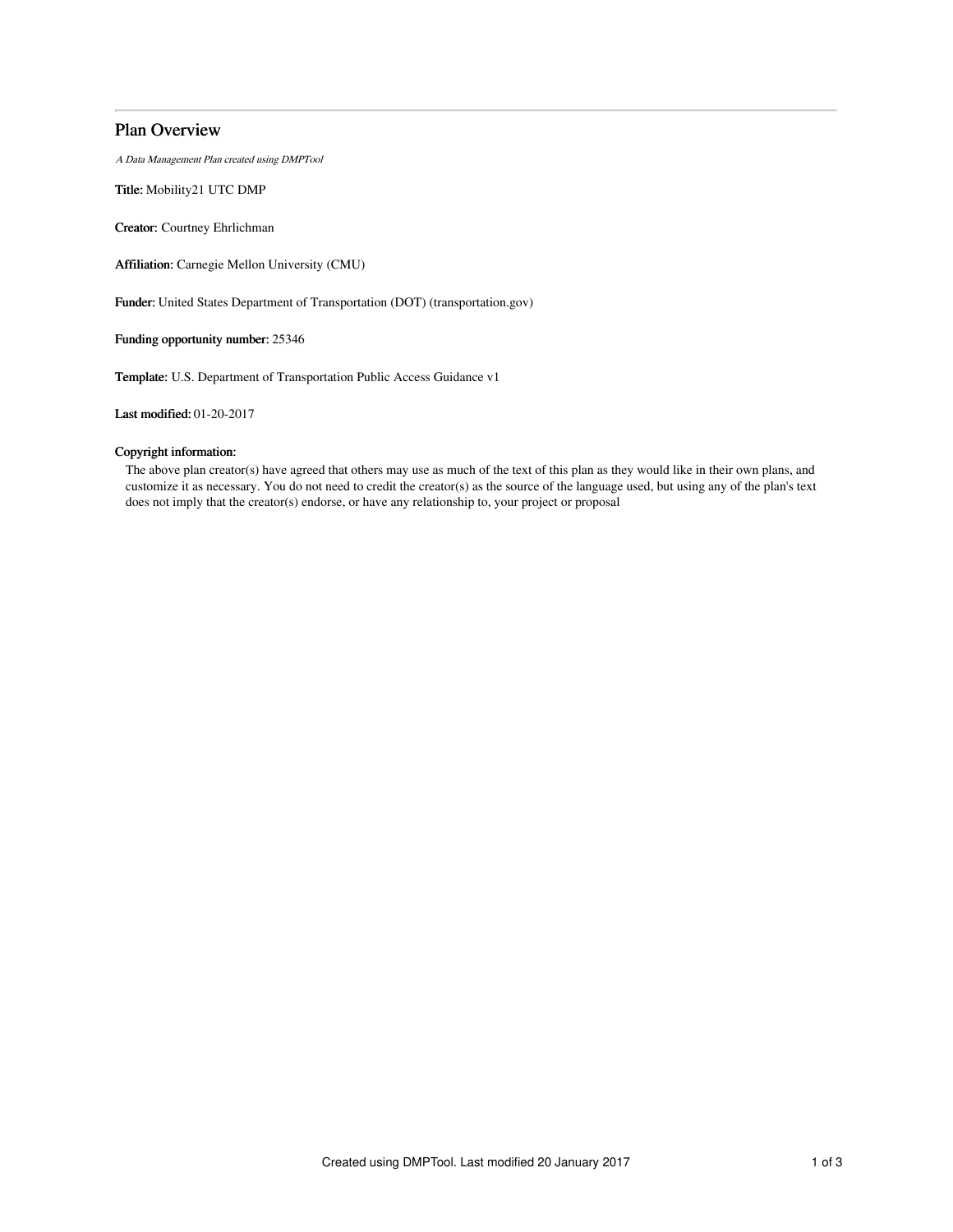# Mobility21 UTC DMP

## Data description

#### Describe the data that will be gathered in the course of the research project, including whether the data should be preserved for long-term access.

The Mobilty21 UTC will require each individual researcher to submit detailed data descriptions for their individual research projects per this plan as outlined in the guidance.

- 1. Name the data, data collection project, or data producing program.
- 2. Describe the purpose of the research.
- 3. Describe the data that will be generated in terms of nature and scale (e.g., numerical data, image data, text sequences, video, audio, database, modeling data, source code, etc.).
- 4. Describe methods for creating the data (e.g., simulated; observed; experimental; software; physical collections; sensors; satellite; enforcement activities; researchergenerated databases, tables, and/or spreadsheets; instrument generated digital data output such as images and video; etc).
- 5. Discuss the period of time data will be collected and frequency of update.
- 6. If using existing data, describe the relationship between the data you are collecting and existing data.
- 7. List potential users of the data.
- 8. Discuss the potential value of the data have over the long-term for not only your institution, but also for the public.
- 9. If you request permission not to make data publicly accessible, explain rationale for lack of public access.
- 10. Indicate the party responsible for managing the data.
- 11. Describe how you will check for adherence to this data management plan.

### Data format and metadata standards

#### Describe the standards and machine-readable formats that will be used in the course of the research project.

1. All Faculty will be required to have final datasets that are not propietary in the standard data format of the field such as csv.

2. If Faculty are using proprietary data formats, they will be required to discuss their rationale.

- 3. Faculty be required to describe the data process log to clarify the final version of data shared to the public.
- 4. Faculty will be required to describe how they will document the alternative formats they are using and why.
- 5. Faculty will list what documentation they will be creating in order to make the data understandable by other researchers.
- 6. Faculty will indicate what metadata schema they are using to describe the data. If the metadata schema is not one standard for their field, and discuss their rationale for using that scheme.
- 7. Faculty will have to describe how the metadata be managed and stored.
- 8. Faculty will indicate what tools or software is required to read or view the data.
- 9. Faculty will describe their quality control measures.

#### Policies for access and sharing

#### Discuss the access policies that will apply to the data, so as to protect against the disclosure of identities, confidential business information, national security information, etc. and whether public use files may be generated from the data.

Faculty will be required to address any access restrictions in the project DMP they submit to the Mobility21 Center DMP.

For project DMPs, Faculty will address issues and outline the efforts they will take to provide informed consent statements to participants, the steps they will take the protect privacy and confidentiality prior to archiving their data, and any additional concerns (e.g., embargo periods for your data). If necessary, they will describe any division of responsibilities for stewarding and protecting the data among other project staff.

If facutly will not be able to deidentify the data in a manner that protects privacy and confidentiality while maintaining the utility of the dataset, faculty will describe the necessary restrictions on access and use.

If an individual research project includes human subject research, faculty will be required to go through Carnegie Mellon IRB or their home institutions IRB, if they have one. Faculty will be required to address the following:

1. Describe what data will be shared, how data files will be shared, and how others will access them.

- 2. Indicate whether the data contain private or confidential information. If so
	- 1. Discuss how you will guard against disclosure of identities and/or confidential business information
		- 2. State the party responsible for protecting the data.
	- 3. List what processes you will follow to provide informed consent to participants.
- 3. Describe what, if any, privacy, ethical, or confidentiality concerns are raised due to data sharing.
- 4. If applicable, describe how you will de-identify your data before sharing. If not:<br>5 **a** Identify what restrictions on access and use you will place on the data
- 5. a. Identify what restrictions on access and use you will place on the data.
- b. Discuss additional steps, if any, you will use to protect privacy and confidentiality.

## Policies for re-use, redistribution, derivatives

### Discuss the policies for re-use, re-distribution and derivative projects.

Carnegie Mellon University or the home institution of the faculty holds the IP for data created by the project.